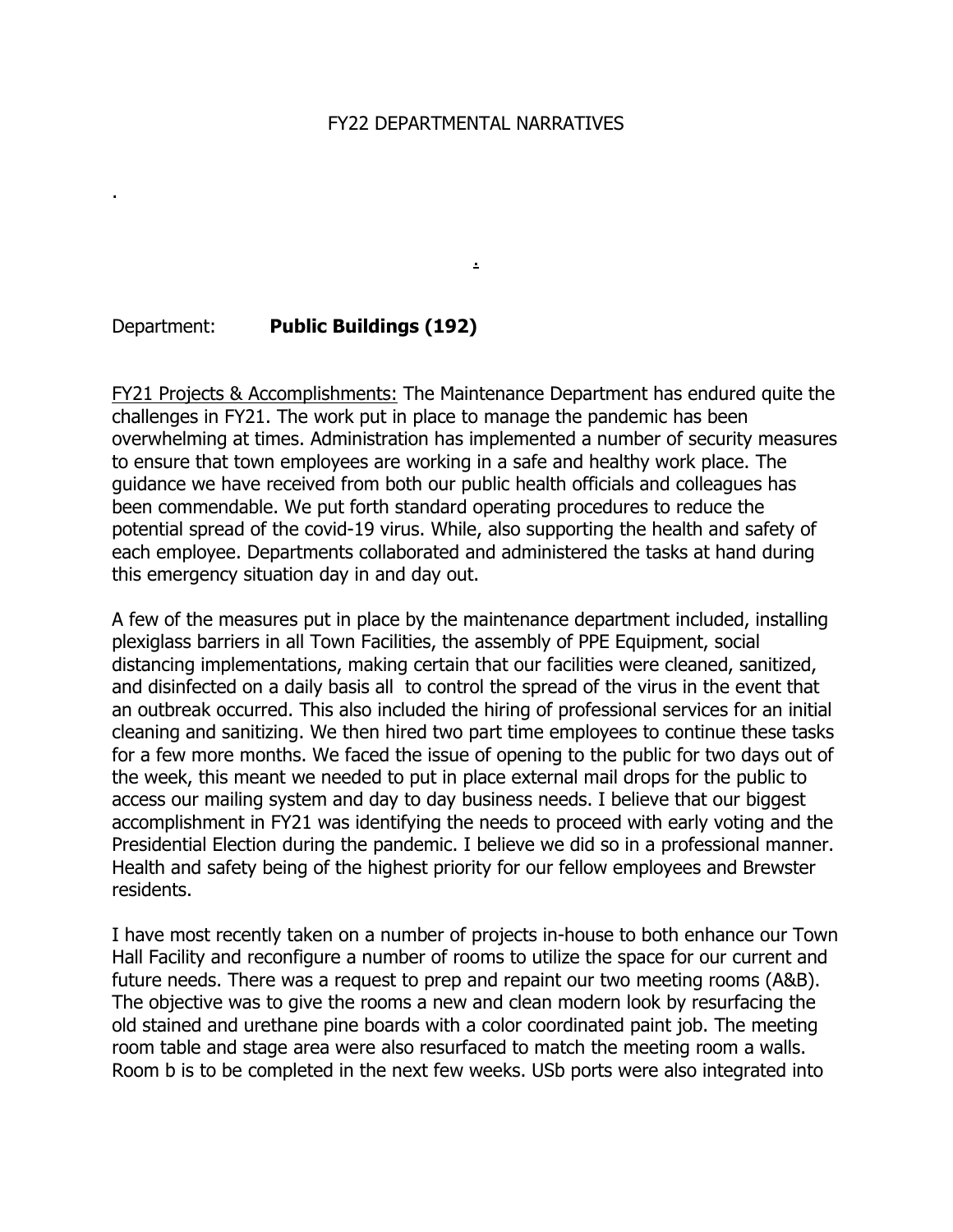the meeting room table as well to keep computerized equipment charged during an event or meeting.

From there I proceeded to move our entire mail room down the hall in place of our old small conference room. This included a collaborative effort to rewire and the placement of both the mailing and plotting machines. The large capacity counter top and mail slots were removed and affixed to the new location along with prep & repaint after the removal of cabinets to accommodate the relocation of the mail machine.

That project now being complete allowed us to reconfigure office space for the new Human Resources Office for Susan Broderick. This room had a complete overhaul. Touch up Plaster, paint, carpeting and new office equipment.

From there I performed a renovation project in our staff lounge. The floor was updated with new tile. The walls and the stained pine trim boards, shelving and windows were all updated with new paint. I then purchased a few new pieces of furniture to allow for social distancing in the workplace with an addition to a portable disinfecting filtration system to ensure pure clean air to create a healthier indoor environment. This system was also purchased for our meeting rooms upon re-opening to staff and the public.

Funding has been appropriated to begin the Town Hall Generator Project. We had a pre-construction meeting in November and if everything goes as planned, we hope to have the project complete in late March. This will allow us to better serve our community in the event of an emergency situation. Town Hall has been closed to the public numerous times over the past 20 years of my employment, due to localized power outages. This project will also enhance our Emergency Management practices moving forward if we seek the need for shelter and to keep all operating functions running smoothly.

We have also enhanced the security of our facilities with the installation of an active shooter notification systems (panic buttons). With locations in every Town Facility. This provides a direct call to summon the Brewster Police Station in the event of an emergency. The Town Hall was also equipped with lockdown buttons carefully located to immediately secure all doors from an intruder entering the facility.

The Town Of Brewster is dedicated to energy efficiency. We received the Green Communities Designation in 2020. Part of this grant request is to pay for a consulting services for a part time Energy Manager. The town plans to undertake a number of projects to ensure we increase our energy efficiency at a number of our facilities. For example:

- 1. Town Hall Interior lighting
- 2. Natural Resources Interior lighting, programmable thermostats and mini split heat pumps to replace old electric baseboard heat
- 3. Police Demand control ventilation, dual enthalpy economizer
- 4. Ladies Library Update controls to HVAC System as software is out of date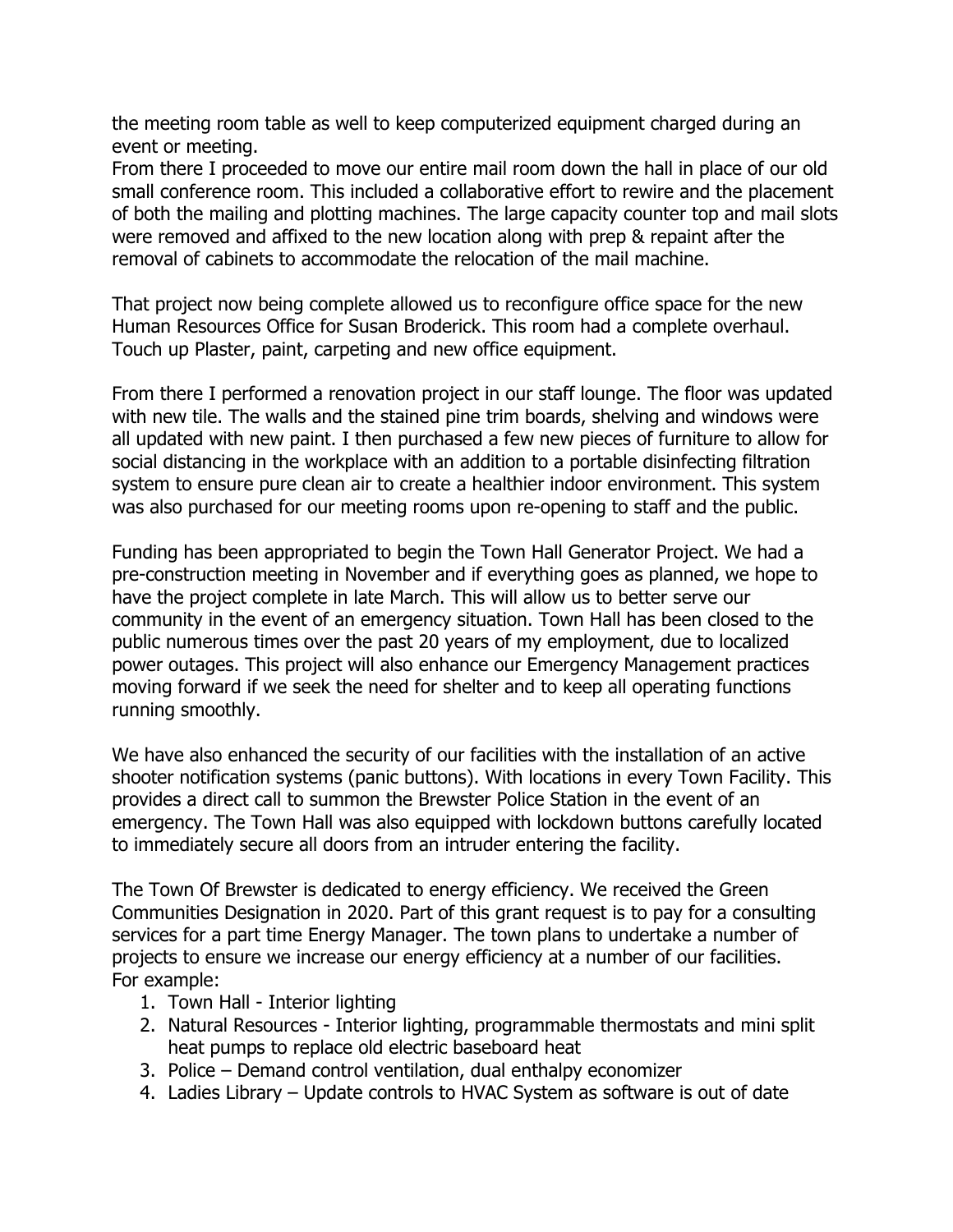5. Council On Aging- Heat pump water heater and programmable thermostats I look forward to working with Peter, Donna and the DOER Committee to assist and arrange with scheduling/planning and training of these enhancements.

FY22 Goals & Initiatives: Goals for FY 22 are to continue to assess our Town Facilities regarding efficiency updates, strategic planning for preventative maintenance and good housekeeping skills. We perform these tasks through training and enforcing guidelines in the workplace. I work with risk control consultants throughout the FY and doing so will prevent a situation from becoming hazardous and unsightly. I look forward to working with the Massachusetts Facilities Administration Association in the near future. Due to Covid-19 regulation, in person meetings are on hold for the time being. To be able to collaborate with other facility managers and compile and analyze the needs of our facilities on this level shall prove to be extremely valuable.

The following information has been provided on a fiscal basis to inform new and current board members with accurate information, relative to our budget process and needs.

# **1. TOWN BUILDINGS:**

- A. **REPAIR & MAINTENANCE** This is an account, which is used to pay for various repairs and services, parts and equipment that are specific to the Council On Aging Facility.
- B. **CLOTHING ALLOWANCE** We utilize this account to pay for the uniforms and shoes for the two full-time employees.
- C. **CUSTODIAL SUPPLIES**  This account is used to pay for all cleaning supplies, paper products and miscellaneous items for the operation of this building.
- D. **BUILDING AND EQUIPMENT** This line item is used to pay for contracted repair work, purchasing of building repair materials, and other building maintenance items.
- E. **ELEVATOR MAINTENANCE** We have two, three-stop elevators at our Town Hall and Council On Aging Facilities. This line pays for the monthly maintenance and annual inspection expenses for this equipment.
	- **1.** We have quarterly Elevator inspections.  $\frac{1}{2}$  \$95.00 per facility.
		-
	- **2.** State Elevator Inspection.  $\frac{1}{2}$  \$400.00 per facility.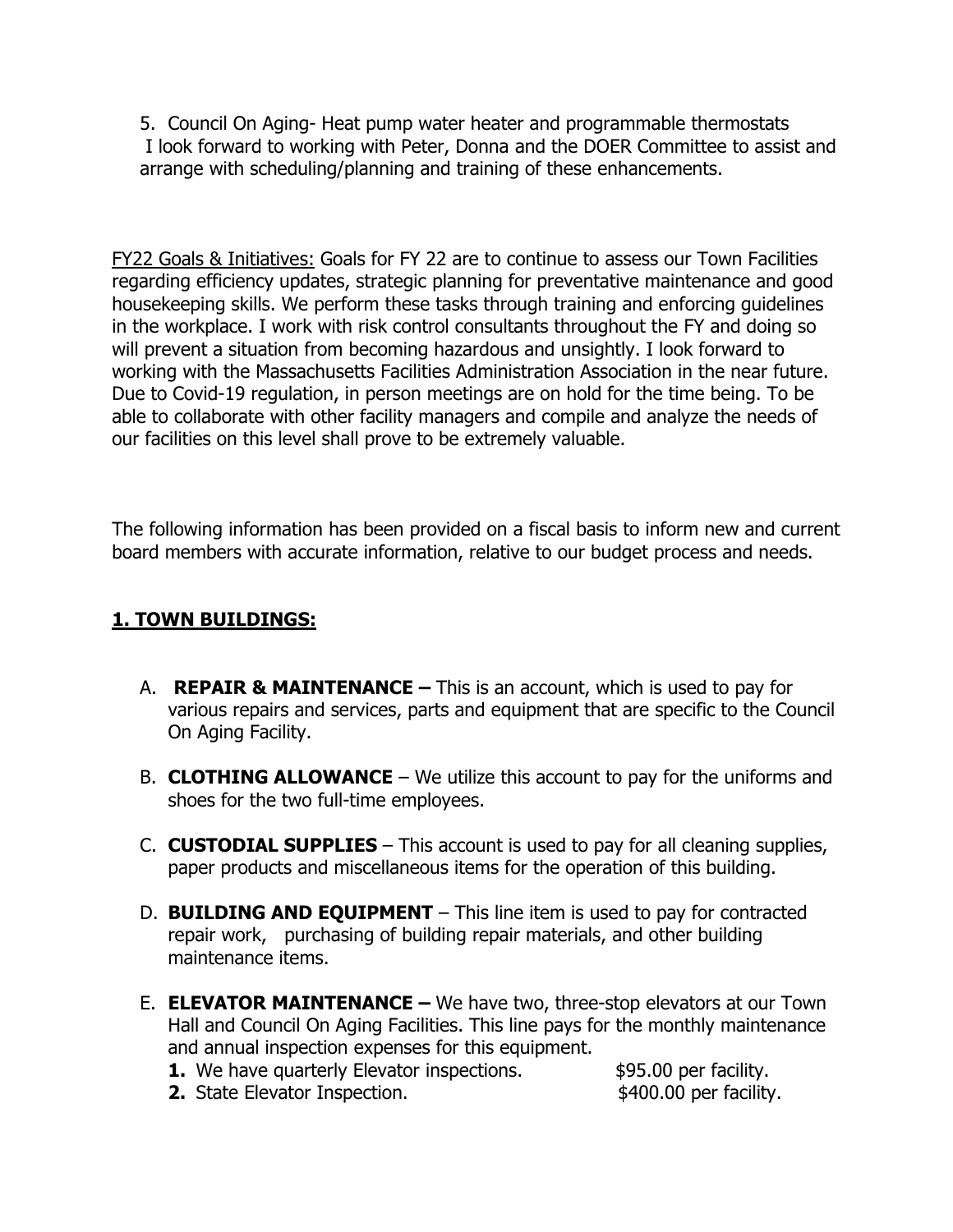- **3.** Elevator Co. fee for State Inspection (2men).  $$600.00$  per facility
- **F. ALARM MAINTENANCE** This account is used to pay for maintenance and monitoring for our smoke/heat alarm system, routine quarterly inspections, alarm resets, elevator recall testing and fees related to an annual fire detection system report.
	- **1.** Quarterly Inspections  $\frac{1}{2}$  \$348.00 Total annually
	- **2.** Annual elevator Inspection two men \$230.00
	- **3.** Fire Alarm Inspection Report \$800.00
- 
- -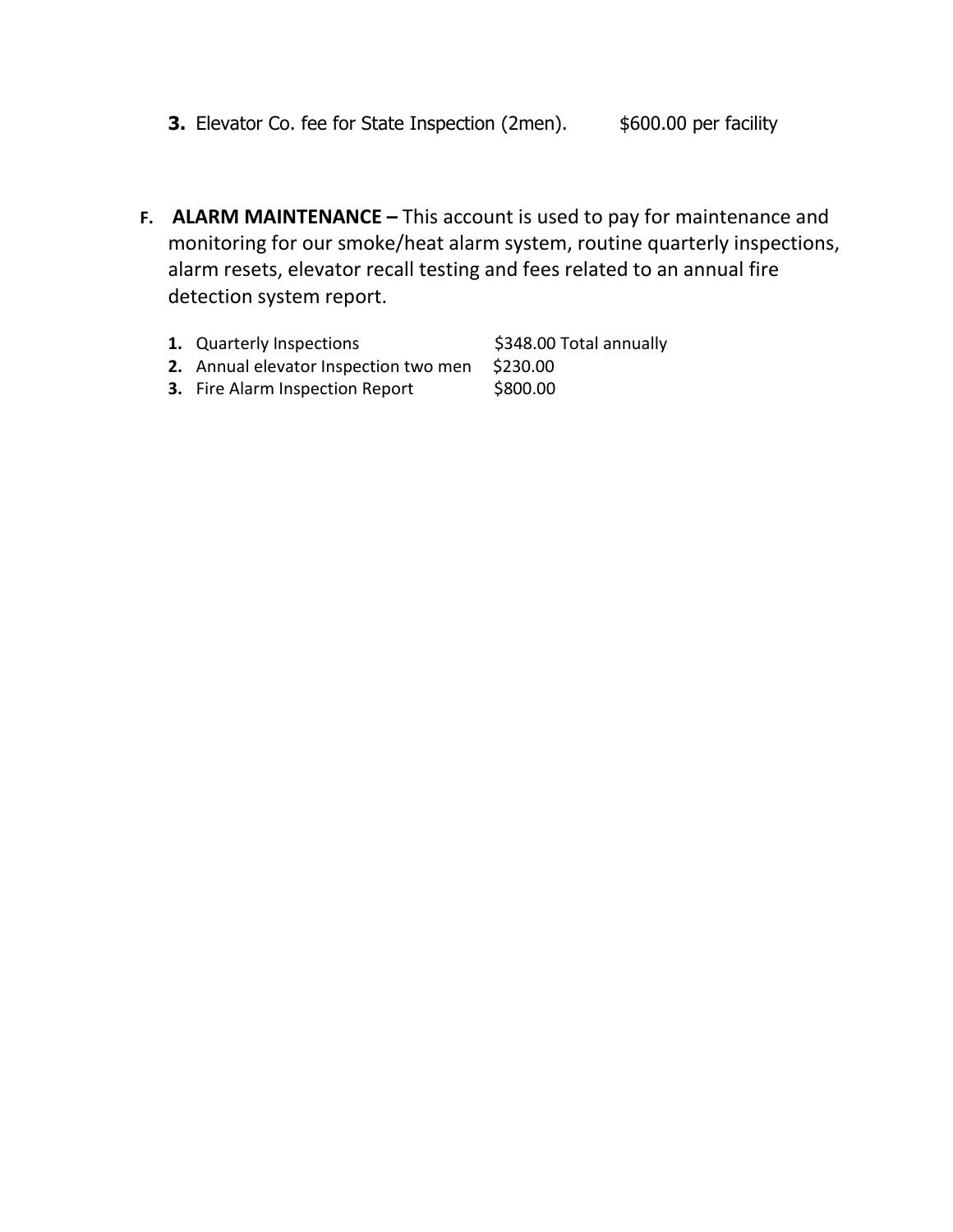## FY22 BUDGET INCREASE RATIONALE FORM

# Department: **Public Buildings (192)**

Requested Increase Amount: Elevator Maintenance T-Hall - \$200.00 Elevator maintenance COA - \$200.00 Custodial Supplies - - \$2,000.00 Building & Equipment - \$3,500.00

Rationale: The requested increase under the Elevator Maintenance will satisfy an increase to the FY22 service agreement. This will cover additional fees related to quarterly elevator inspections.

The requested increase under the custodial supplies will help fund any covid-19 related supplies or equipment in the workplace, after the depletion of any Federal Cares Act Funding.

The requested increase under Building & Equipment is an effort to replace much needed office related items & equipment. There have been a number of requests to purchase new desks in our Town Offices due to immediate need of repair. A number of these desks have been passed down from other offices and organizations. Departments do not have the funding in their operating budget to cover these costs.

Impact on Services: We have tried very hard to upgrade the Town Hall and keep both employees and residents safe.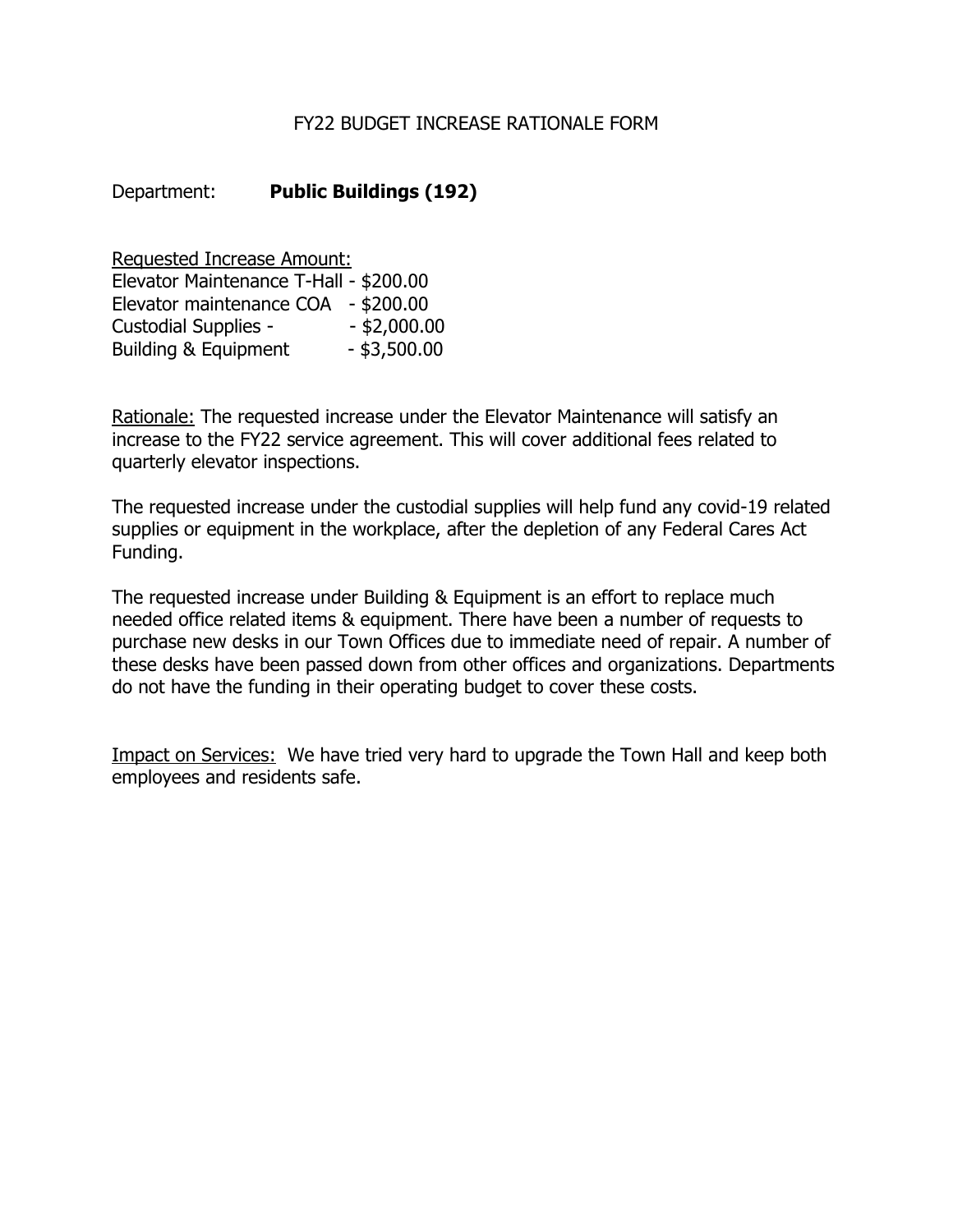#### **Summary**

*EXPEND FY18 EXPEND FY19 APPROP FY20 EXPEND FY20 APPROP FY21 REQUEST FY22 CHANGE*

| <b>PERSONNEL SUBTOTAL</b><br>(Form 2) | 128,291 | 131.277 | 134,213 | 134.213 | 137,884 | 120,834 | $-12.37%$ |
|---------------------------------------|---------|---------|---------|---------|---------|---------|-----------|
|                                       |         |         |         |         |         |         |           |
| <b>OPERATING SUBTOTAL</b><br>(Form 3) | 33,559  | 27,616  | 29,908  | 26,588  | 30,708  | 36,833  | 19.95%    |
|                                       |         |         |         |         |         |         |           |
| <b>TOTAL DEPARTMENT BUDGET</b>        | 161,850 | 158,893 | 164,121 | 160,801 | 168,592 | 157,667 | $-6.48%$  |

(Form 2 + Form 3)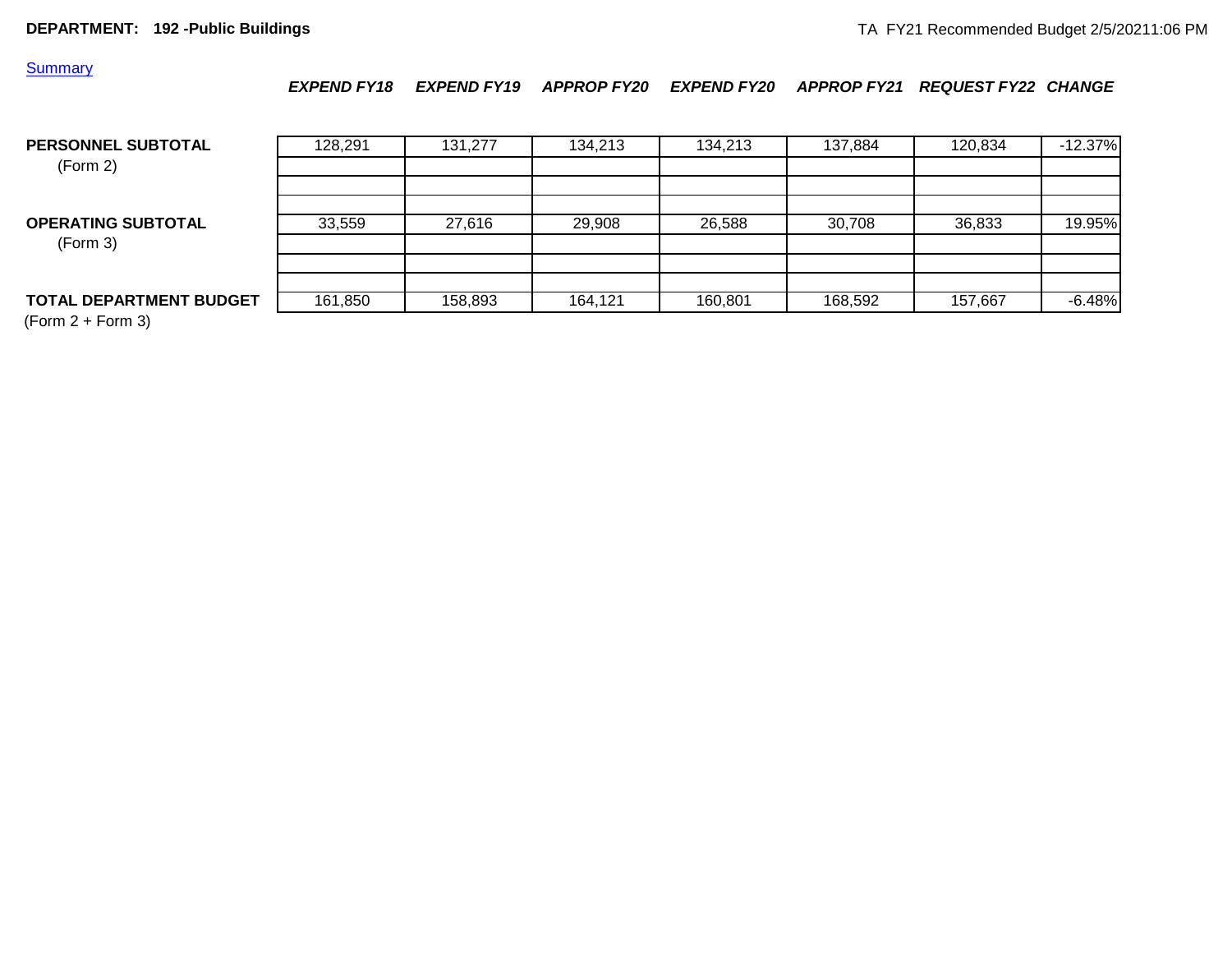# **DEPARTMENT: 192 - Public Buildings FY22 Personnel Budget**

| <b>Total Full Time Salaries/ Wages</b> | 119,334 |
|----------------------------------------|---------|
| <b>Total Part Time Salary</b>          |         |
| <b>Total Longevity</b>                 | 1,500   |
| <b>Total Education</b>                 |         |
| <b>Total Certification Pay</b>         |         |
| Total Holiday Pay                      |         |
| Total Other Pay                        |         |
| Shift Differential                     |         |
| Overtime                               |         |

| <b>Salary Subtotal</b> | '20.834 |
|------------------------|---------|
|                        |         |